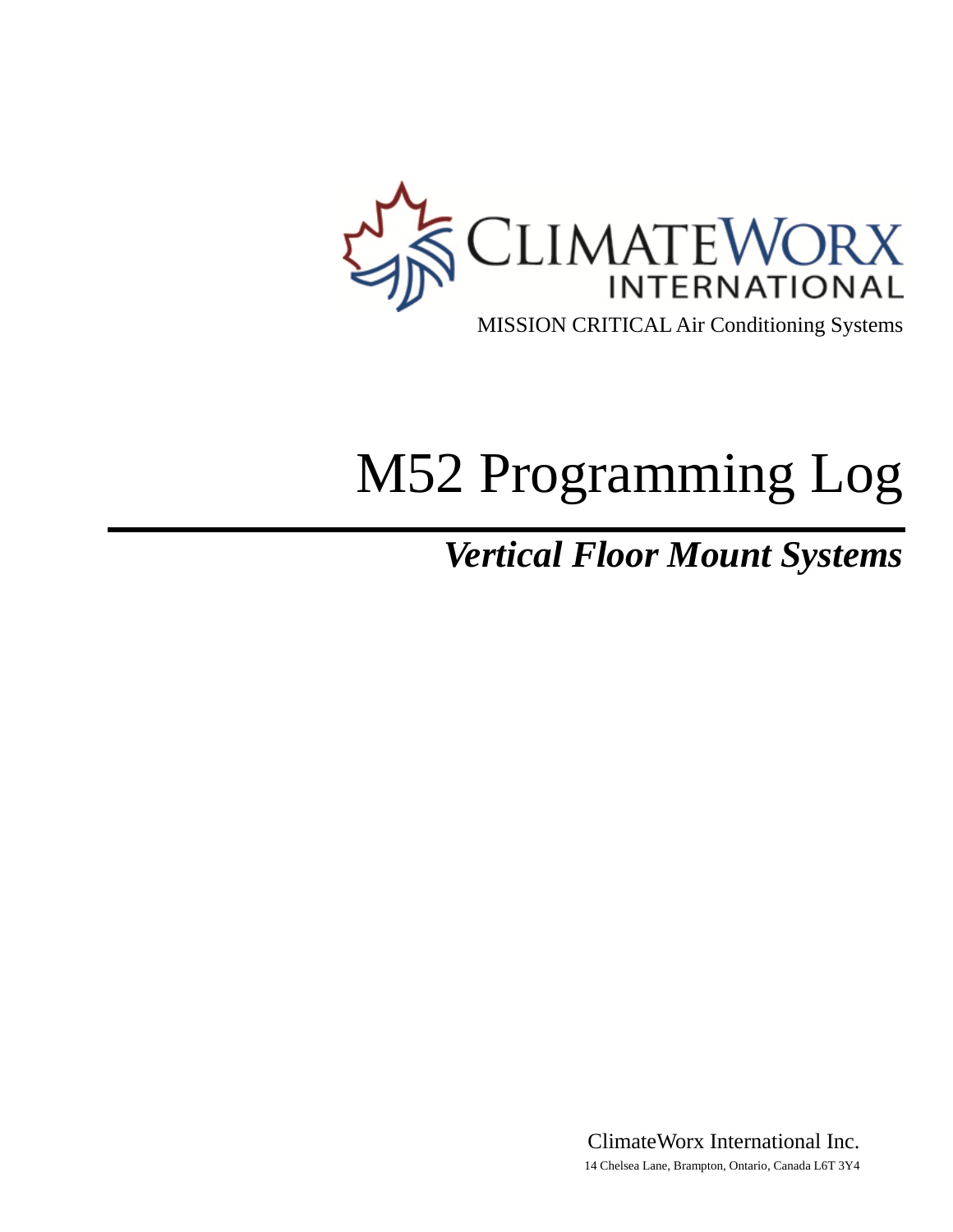# **Table of Contents**

| $\label{prop:1} Introduction\, 3$ |  |
|-----------------------------------|--|
|                                   |  |
|                                   |  |
|                                   |  |
|                                   |  |
|                                   |  |
|                                   |  |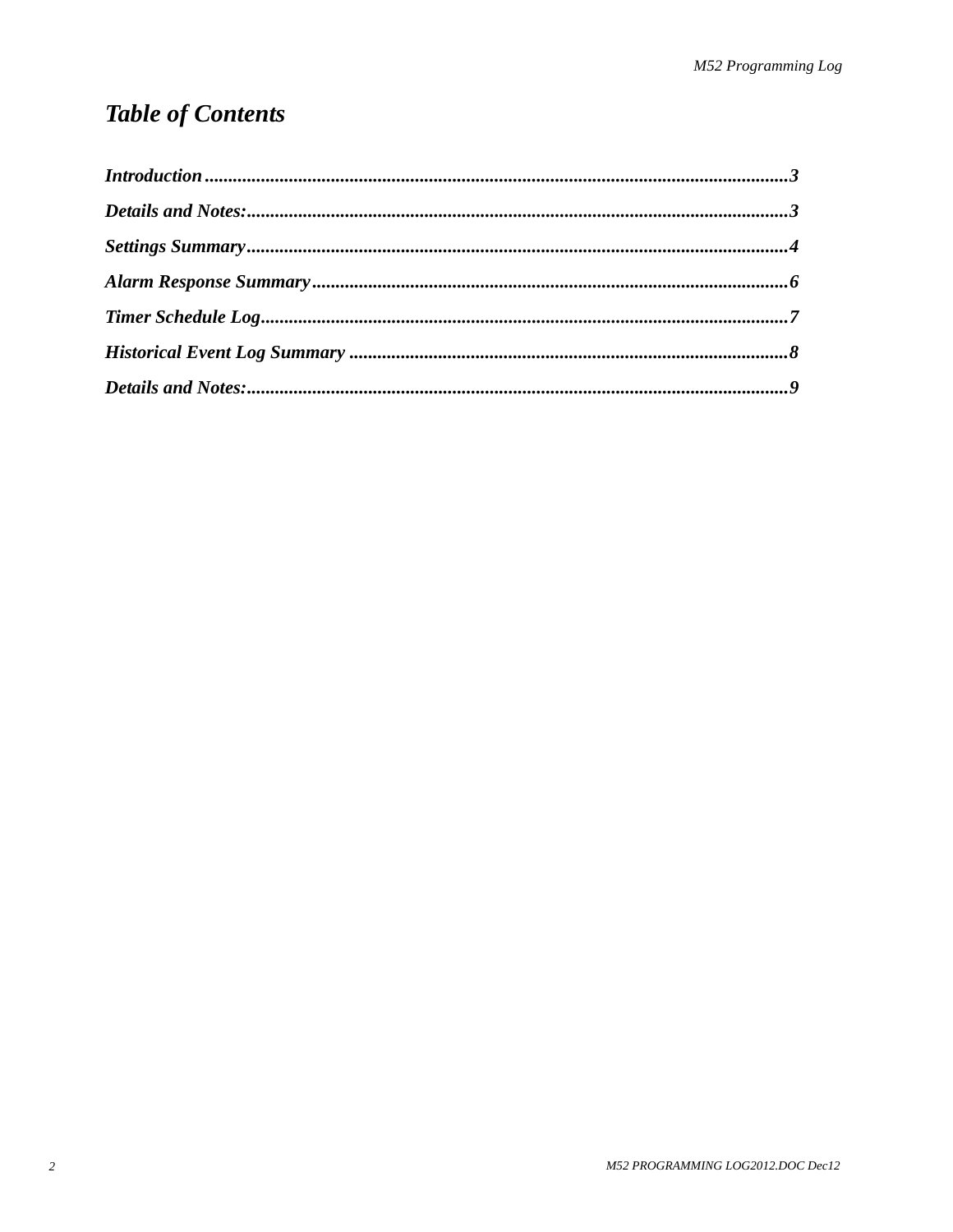#### <span id="page-2-0"></span>*Introduction*

The purpose of this log is to provide a record of the microprocessor settings and programming to help ensure trouble free operation of the ClimateWorx equipment. Use the charts to record changes to the microprocessor settings as it is fine-tuned to match the specific needs of the system.

There is a chart to record the information in the Historical Event Log. This is useful in trouble shooting and creating a picture of how the unit is operating. Also make notes in the blank spaces to clarify the reasons for changes to help others understand the history of the changes.

All ClimateWorx controllers record the temperature and humidity over a 24 hour period. Please observe the chart whenever gathering information, making notes, as it may illuminate possible trends which will help in trouble shooting.

When consulting the factory for assistance the information in this log will be useful to the technical support staff.

| Model no. | Serial no. |  |
|-----------|------------|--|
| Client    |            |  |
| Location  | Unit no.   |  |

#### *Details and Notes:*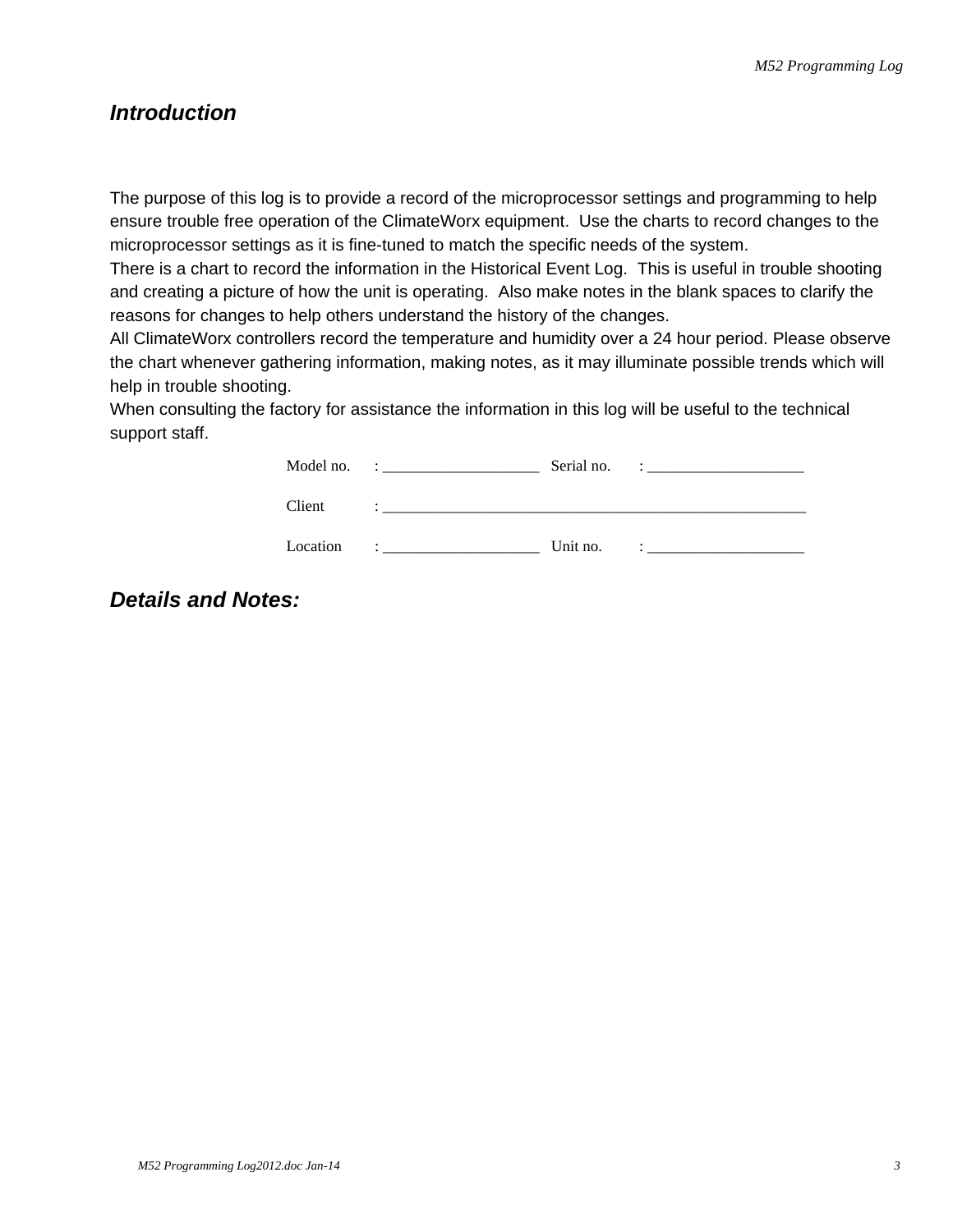## <span id="page-3-0"></span>*Settings Summary*

| Page 1:            | Configuration 1 |                | Date:           |                |                |                |
|--------------------|-----------------|----------------|-----------------|----------------|----------------|----------------|
|                    |                 |                |                 | <b>Actual</b>  | <b>Actual</b>  | <b>Actual</b>  |
| <b>Description</b> | Range           | <b>Default</b> | <b>Units</b>    | <b>Setting</b> | <b>Setting</b> | <b>Setting</b> |
| No. of duty unit   | $1 - 8$         |                |                 |                |                |                |
| Temp. setpoint     | $15 - 30$       | 22             | $\rm ^{\circ}C$ |                |                |                |
| Temp. Hi limit     | $15 - 37$       | 30             | $\rm ^{\circ}C$ |                |                |                |
| Temp. Lo limit     | $10-30$         | 15             | $\rm ^{\circ}C$ |                |                |                |
| Humid. setpoint    | $30 - 80$       | 50             | %rh             |                |                |                |
| Humid. Hi limit    | 50-90           | 70             | %rh             |                |                |                |
| Humid. Lo limit    | $20 - 50$       | 30             | %rh             |                |                |                |

The following tables summarize the settings in each page :

| Page 2:            | Configuration 2                      |                 | Date:                    |                |                |                |
|--------------------|--------------------------------------|-----------------|--------------------------|----------------|----------------|----------------|
|                    |                                      |                 |                          | <b>Actual</b>  | <b>Actual</b>  | <b>Actual</b>  |
| <b>Description</b> | Range                                | <b>Default</b>  | <b>Units</b>             | <b>Setting</b> | <b>Setting</b> | <b>Setting</b> |
| Software ver.      |                                      |                 |                          |                |                |                |
| Network address    | 1-99                                 | 1               |                          |                |                |                |
| Baud rate          | 1200/9600                            | 1200            |                          |                |                |                |
| On/Off mode        | Local/Remote/Timer                   | Local           | $\overline{\phantom{0}}$ |                |                |                |
| Restart mode       | Auto/Manual                          | Auto            |                          |                |                |                |
| Auto               | 0-9999                               | 24              | hours                    |                |                |                |
| changeover         |                                      |                 |                          |                |                |                |
| Restart delay      | 0-9999                               | 10              | seconds                  |                |                |                |
| Warm-up period     | 0-9999                               | 120             | seconds                  |                |                |                |
| Fan purge delay    | 0-9999                               | 120             | seconds                  |                |                |                |
| Comp. elapse       | $0 - 250$                            | 180             | seconds                  |                |                |                |
| Pos.start delay    | 0-9999                               | 30              | seconds                  |                |                |                |
| Boiler dirty T.    | 0-9999                               | 900             | seconds                  |                |                |                |
| Boiler limit T.    | 15-1440                              | 30              | minutes                  |                |                |                |
| Sensor mode        | Local/Remote/Demo<br>L/DemoR/Disable | Local           |                          |                |                |                |
| Temp. display      | $\rm ^{\circ} C/\rm ^{\circ} F$      | $\rm ^{\circ}C$ |                          |                |                |                |
| Sensor display     | Unit/Site                            | Unit            |                          |                |                |                |
| Language           | English/Chinese                      | English         |                          |                |                |                |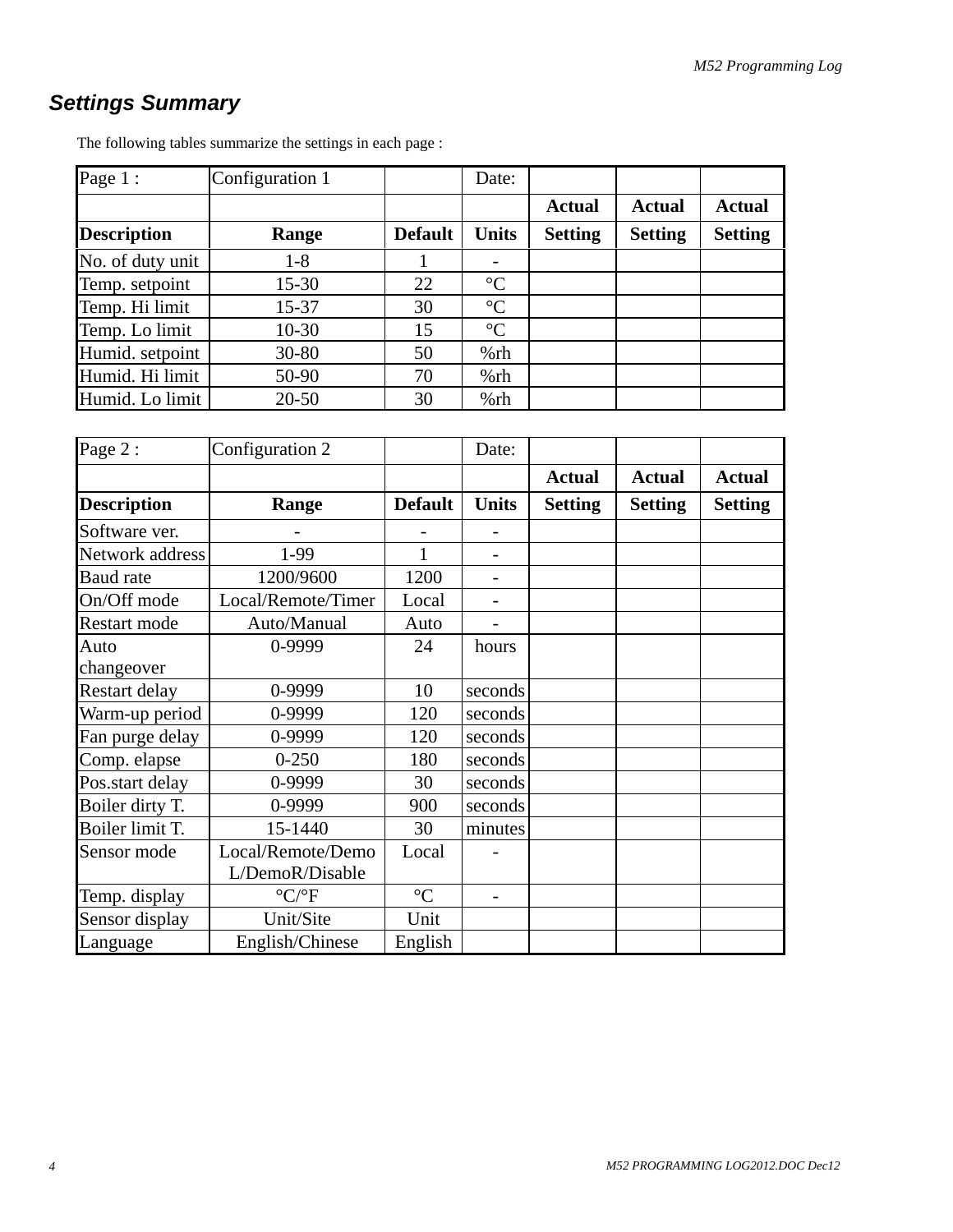| Page 3:            | Readings   |                | Date;           |                |                |                |
|--------------------|------------|----------------|-----------------|----------------|----------------|----------------|
|                    |            |                |                 | <b>Actual</b>  | <b>Actual</b>  | <b>Actual</b>  |
| <b>Description</b> | Range      | <b>Default</b> | <b>Units</b>    | <b>Setting</b> | <b>Setting</b> | <b>Setting</b> |
| Main temp.         | $0 - 50.0$ |                | $\rm ^{\circ}C$ |                |                |                |
| Temperature - 2    | $0 - 50.0$ |                | $\rm ^{\circ}C$ |                |                |                |
| Main humidity      | $0-99.9$   |                | $%$ rh          |                |                |                |
| Humidity - 2       | $0-99.9$   |                | %rh             |                |                |                |
| Voltage            | $50 - 130$ |                |                 |                |                |                |
| Fan runtime        | 0-32000    | $\Omega$       | hours           |                |                |                |
| Comp.1 runtime     | 0-32000    | 0              | hours           |                |                |                |
| Comp.2 runtime     | 0-32000    | $\Omega$       | hours           |                |                |                |
| Heater runtime     | 0-32000    | $\theta$       | hours           |                |                |                |
| Humid. runtime     | 0-32000    | $\Omega$       | hours           |                |                |                |
| Dehum. runtime     | 0-32000    | 0              | hours           |                |                |                |

| Page 4:                | Control        |                | Date:           |                |                |                |
|------------------------|----------------|----------------|-----------------|----------------|----------------|----------------|
|                        | Parameter      |                |                 |                |                |                |
|                        |                |                |                 | <b>Actual</b>  | <b>Actual</b>  | <b>Actual</b>  |
| <b>Description</b>     | Range          | <b>Default</b> | <b>Units</b>    | <b>Setting</b> | <b>Setting</b> | <b>Setting</b> |
| Temp. dead band        | $0 - 10$       | 2              | $\rm ^{\circ}C$ |                |                |                |
| <b>Relaxband Temp</b>  | $0 - 20$       | 5              | $\rm ^{\circ}C$ |                |                |                |
| Temp.2 Hi limit        | 15-37          | 30             | $\rm ^{\circ}C$ |                |                |                |
| Temp.2 Lo limit        | $0 - 30$       | $\overline{0}$ | $\rm ^{\circ}C$ |                |                |                |
| Hum. dead band         | $0 - 30$       | 6              | %rh             |                |                |                |
| <b>Relaxband Humid</b> | $0 - 50$       | 20             | %rh             |                |                |                |
| Hum.2 Hi limit         | 50-90          | 70             | %rh             |                |                |                |
| Hum. 2 Lo limit        | $20 - 50$      | 30             | %rh             |                |                |                |
| Volt. Hi limit         | 102-120        | 115            | $\%$            |                |                |                |
| Volt. Lo limit         | 80-98          | 85             | $\%$            |                |                |                |
| Prop.band Cool         | $1 - 10$       | $\overline{2}$ | $\rm ^{\circ}C$ |                |                |                |
| Prop.band Heat         | $1 - 10$       | $\overline{2}$ | $\rm ^{\circ}C$ |                |                |                |
| Prop.band humid        | $2 - 10$       | 5              | %rh             |                |                |                |
| Prop.bandDehum         | $2 - 10$       | 5              | %rh             |                |                |                |
| Temp. I-time           | $1 - 30$       | 30             | seconds         |                |                |                |
| Humid. I-time          | $1 - 30$       | 30             | seconds         |                |                |                |
| Humid. Control         | Enable/Disable | Enable         |                 |                |                |                |
| Setback Humid.         | 30-80          | 50             | %rh             |                |                |                |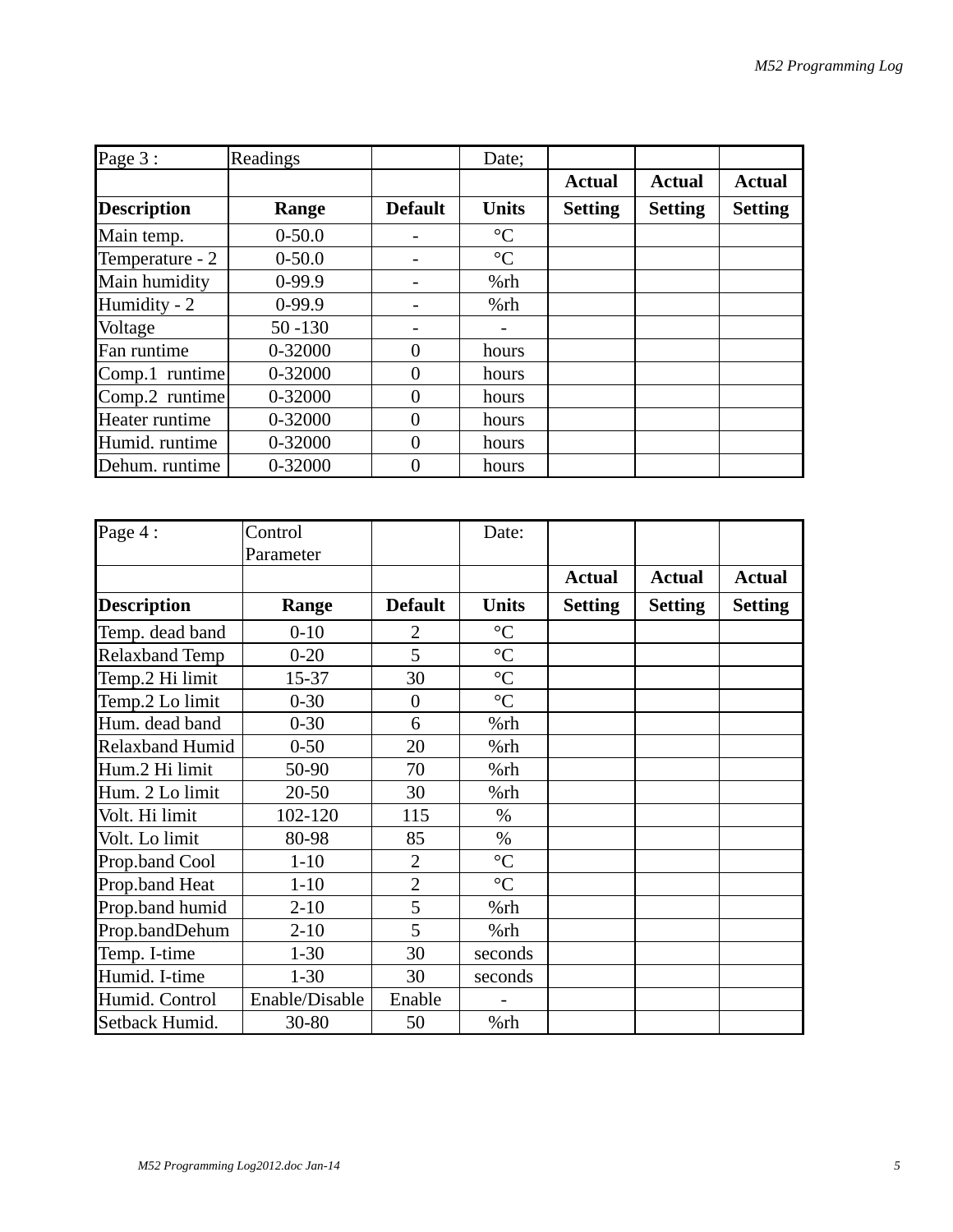### <span id="page-5-0"></span>*Alarm Response Summary*

The following table summarizes the default configuration for all the alarms and their corresponding system action: Record changes by crossing off configuration icon for each alarm.

| <b>Alarm Message</b>    | <b>Default Configuration</b>             | <b>Revision Date:</b>                                                                                          | <b>Revision Date:</b>                                                              |
|-------------------------|------------------------------------------|----------------------------------------------------------------------------------------------------------------|------------------------------------------------------------------------------------|
| Fan overload            | T * # 3<br>τ                             | <b>d</b> : 11<br>啲<br>$\checkmark$                                                                             | 图象雕<br>閇<br>LŅ)<br>$\mathcal{L}^{\mathcal{L}}$                                     |
| Low airflow             | ့<br>吶<br>囚<br>Иņ,                       | ့<br>鬥<br>吶<br>$A_{\rm p}^{\rm e}$<br>囚                                                                        | ့<br>咖<br>囚<br>$\mathcal{A}_{\mathbf{p}}^{\mathbf{a}}$<br>閇                        |
| Boiler dirty            | <b>叫</b> 》<br>뚸                          | ့<br>뚸<br>呦<br>$A_{\rm p}^{\rm e}$<br>囚                                                                        | ့<br>$\mathcal{A}^{\mathsf{b}}_{\mathsf{p}}$<br>Ħ<br>呦<br>$\nabla$<br>$\checkmark$ |
| Heater overheat         | 剛<br><b>叫</b> 》                          | ⊛∵<br>ô<br>開<br>吣<br>M.<br>प्त                                                                                 | ▒<br>$\mathbf{I}_{\mathbf{p}}^{\mathbf{a}}$<br>F<br>τŴ<br>М                        |
| Filter dirty            | 同<br><b>d</b><br>$\blacktriangledown$    | ⊗∷<br>뚸<br>吣<br>М,<br>$\mathbb{E}% _{\mathcal{M}_{0}}\left[ \mathcal{M}_{0}\right] ^{\ast }$                   | ≪∷<br>Ժ<br>FE<br>$A_{\rm e}$<br>ЦŅ<br>${\bf E}$                                    |
| Fire                    | II)<br>띠                                 | ⊗∷<br>ES.<br>To<br>H.<br>吣<br>$\nabla$                                                                         | -©<br>-©<br>$A_{\bullet}^{\bullet}$<br>咖<br>$\nabla$                               |
| Flood                   | 뚸<br>唧                                   | ఘ.<br>$A_{\rm p}^{\rm e}$<br>뚸<br>τŴ<br>$\mathbb{E}% _{\mathcal{M}_{0}}\left[ \mathcal{M}_{0}\right] ^{\ast }$ | ့<br>$\mathcal{A}^{\mathsf{b}}_{\mathsf{p}}$<br>E<br>吣<br>М                        |
| High humidity           | $\mathcal{S}$<br>့<br>聽問<br><b>[1]</b>   | - 90€<br>- 40<br>N: D<br>吶<br>區                                                                                | ့<br>Иņ.<br>E<br>吣<br>囚                                                            |
| High humidity 2         | 뚸<br>ŋ)                                  | - 90€<br>- 40<br>體問<br>吶<br>囚                                                                                  | _⊛∷<br>閇<br>响<br>囚<br>$\mathcal{A}_{\mathbf{p}}^{\mathbf{a}}$ .<br>$\cdot$ .       |
| High temperature        | ⊗∵<br>⊕<br>쁹<br>Иĵ.<br>酌<br>$\mathbf{v}$ | ⊗∵<br>⊕<br>閇<br>Цij<br>$A_{\rm p}^{\rm e}$<br>ᇚ                                                                | $\frac{\Phi}{\Phi}$ , $\frac{\Phi}{\Phi}$<br>М<br>响<br>鬥                           |
| High temperature 2      | 閇<br>II)                                 | ▒<br>Ħ<br>Цŋ<br>Иĵ.<br>囚                                                                                       | ▒<br>$A_{\rm p}^{\rm o}$<br>閇<br>响<br>囚                                            |
| High voltage            | <b>d</b><br>$\mathbf{v}$<br>Ę            | 鴻問<br>τŴ<br>့<br>囚                                                                                             | 呦<br>Иŗ.<br>鬥<br>့<br>${\bf E}$                                                    |
| Low Humidity            | _⊛<br>⊕<br>И.<br>FJ<br>動<br>$\mathbf{M}$ | Ħ<br>▒<br>Иĵ.<br>啲<br>М                                                                                        | 8.<br>閇<br>IŅ)<br>۰Ć,<br>М                                                         |
| Low humidity 2          | [1]                                      | ⊗<br>⊛<br>۹¢.<br>啲<br>囚                                                                                        | IŅ)<br>Г.)<br>10                                                                   |
| Low temperature         | $\mathbf{v}$<br>⊗∵<br>⊕<br>閇<br>И.<br>卟  | ့<br>$\mathbf{I}_{\mathbf{p}}^{\mathbf{b}}$<br>Ħ<br>啲<br>M                                                     | X.<br>IŅ)<br>囚                                                                     |
| Low temperature 2       | II)<br>鬥<br>H.                           | - \$<br>-\$⊶<br>鴻問<br>τŴ<br>ח                                                                                  | - ?⊱<br>- \$<br>Мģ.<br>閇<br>呦<br>囚                                                 |
| Low voltage             | 閇<br>$\mathbf{q}$<br>$\mathbf{M}$        | -‰<br>-©<br>閇<br>Иņ.<br>τ<br>囚                                                                                 | -‰<br>-©<br>闁<br>$\mathbf{H}_{\mathbf{p}}^{\mathbf{b}}$<br>响<br>囚                  |
| Fault 1                 | Ħ<br><b>叫</b> 》<br>H.                    | ▒<br>$\mathcal{A}_{\mathbf{r}}$<br>問<br>吶<br>囚                                                                 | -\$⊱∵<br>-\$⊳<br>Иņ.<br>閇<br>啲<br>$\rm{E}$                                         |
| High refrig. pressure 1 | $\mathcal{L}$<br>H. F<br>咖               | ◈▒問<br>叫)<br>$\mathbf{v}^{\prime}$<br>囚                                                                        | 《清理》<br>闁<br>$\sim$ M<br>II)                                                       |
| Low refrig. pressure 1  | [EE]<br><b>叫》</b>                        | - 100€<br>- 100€<br>體體<br>吶                                                                                    | -≫.∵<br>⊰ò<br>IŅ)<br>प्त                                                           |
| Short cycling 1         | 囎閇<br>動                                  | $\frac{\textcircled{\textit{x}}}{\textcircled{\textit{x}}}$ in Fig.<br>啲<br>囚                                  | 《清理<br>囚<br>F<br>τψ                                                                |
| High refrig. pressure 2 | Ħ<br>吵                                   | $\frac{\infty}{\infty}$ : $ \frac{\infty}{\mathbf{r}} $<br>Ę<br>吶<br>${\bf \Xi}$                               | -®<br>-ô<br>Цŷ<br>冏<br>۰Ç.                                                         |
| Low refrig. pressure 2  | 吵                                        | ▒<br>吶<br>प्त                                                                                                  | ့<br>τŴ<br>冏                                                                       |
| Short cycling 2         | 뚸<br><b>叫》</b>                           | ⊗∷<br>⊕<br>뜪<br>吶<br>ा                                                                                         | ့.<br>呦<br>$\mathbb{E}$                                                            |
| Comp.overload 1         | 吵<br>뚸                                   | 門<br>LŊ)<br>w.<br>≪<br>$A_{\rm p}^{\rm o}$<br>$\mathbb{E}% _{t}$                                               | 呦<br>w.<br>⊕<br>हा                                                                 |
| Comp.overload 2         | τ<br>HŞ.<br>띉                            | $\frac{\diamond}{\diamond}$ is<br>ات<br>ا<br>τψ<br>$\boxtimes$                                                 | 8 * K<br>τψ<br>$\mathbf{v}^{\prime}$                                               |

*6 M52 PROGRAMMING LOG2012.DOC Dec12*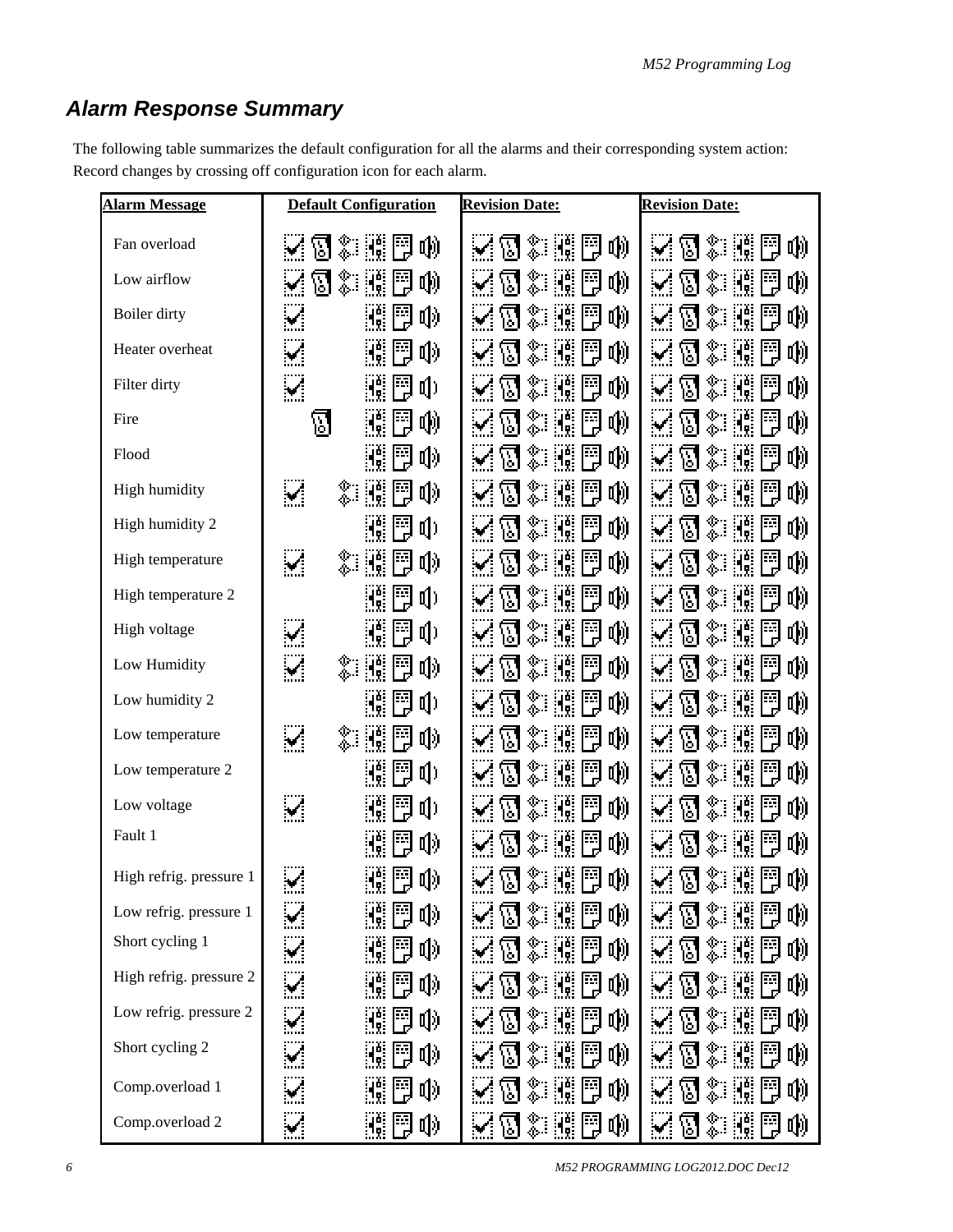## <span id="page-6-0"></span>**Timer Schedule Log**

|     | Date of Schedule:                               |                      |                      |                      |
|-----|-------------------------------------------------|----------------------|----------------------|----------------------|
|     |                                                 |                      |                      |                      |
|     | ClimateWorx Series 9 19/07/2000 Wed 15:00       |                      |                      |                      |
|     |                                                 |                      |                      |                      |
|     | $\mathbf{I}$                                    | $\overline{2}$       | $\mathcal{S}$        | $\overline{4}$       |
| Mon |                                                 |                      |                      |                      |
| Tue |                                                 |                      |                      |                      |
| Wed |                                                 |                      |                      |                      |
| Thu |                                                 |                      |                      |                      |
| Fri |                                                 |                      |                      |                      |
| Sat |                                                 |                      |                      |                      |
| Sun |                                                 |                      |                      |                      |
|     |                                                 |                      |                      |                      |
|     | Date of Schedule:                               |                      |                      |                      |
|     |                                                 |                      |                      |                      |
|     | ClimateWorx Series 9 19/07/2000 Wed 15:00       |                      |                      |                      |
|     |                                                 |                      |                      |                      |
|     | $\mathcal{I}$                                   | $\overline{2}$       | $\mathcal{S}$        | $\overline{4}$       |
| Mon |                                                 |                      |                      |                      |
| Tue |                                                 |                      |                      |                      |
| Wed |                                                 |                      |                      |                      |
| Thu |                                                 |                      |                      |                      |
| Fri |                                                 |                      |                      |                      |
| Sat |                                                 |                      |                      |                      |
| Sun |                                                 |                      |                      |                      |
|     |                                                 |                      |                      |                      |
|     | Date of Schedule:                               |                      |                      |                      |
|     |                                                 |                      |                      |                      |
|     | $ClimateW or x Series 9 19/07/2000$ Wed $15:00$ |                      |                      |                      |
|     |                                                 |                      |                      |                      |
|     | $\overline{l}$                                  | $\overline{2}$       | $\mathfrak{Z}$       | $\overline{4}$       |
| Mon |                                                 |                      |                      |                      |
| Tue |                                                 | $\bullet$            | $\ddot{\phantom{0}}$ |                      |
| Wed |                                                 |                      |                      |                      |
| Thu |                                                 |                      |                      | $\ddot{\phantom{0}}$ |
| Fri | $\ddot{\phantom{0}}$                            | $\ddot{\phantom{0}}$ |                      |                      |
| Sat |                                                 |                      |                      |                      |
| Sun | $\ddot{\phantom{0}}$                            | $\ddot{\phantom{0}}$ | $\ddot{\phantom{0}}$ | $\bullet$            |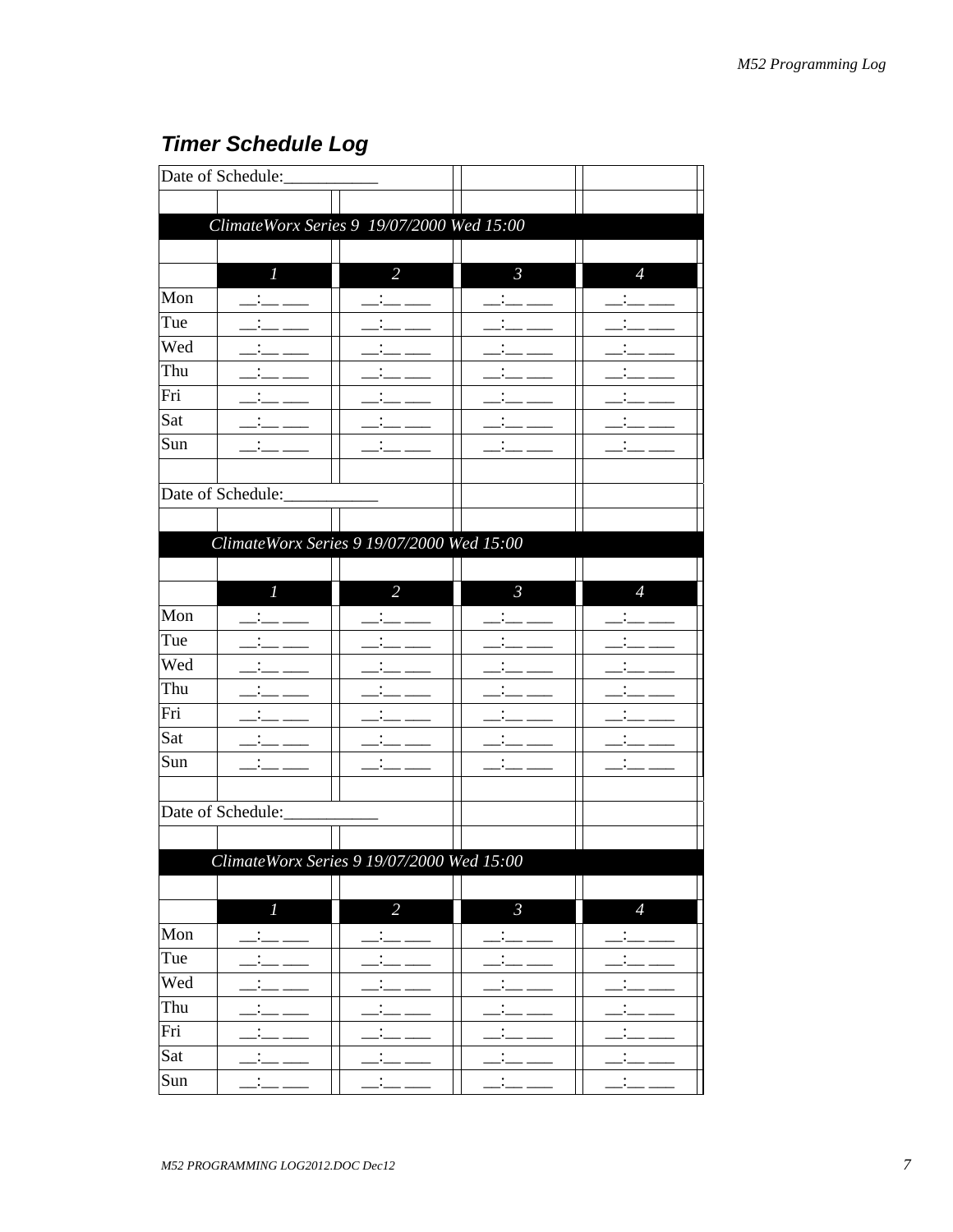|  | Event                | <b>Action</b> | <b>Time</b> | <b>Date</b>       | Address * |
|--|----------------------|---------------|-------------|-------------------|-----------|
|  | Example Dirty Filter | Raised        |             | 11:23 09/11/99 M1 |           |
|  | Dirty Filter         | Ack.          |             | 13:45 09/11/99 M1 |           |
|  | <b>Dirty Filter</b>  | Cleared       | 14:25       | 09/11/99 M1       |           |
|  |                      |               |             |                   |           |
|  |                      |               |             |                   |           |
|  |                      |               |             |                   |           |
|  |                      |               |             |                   |           |
|  |                      |               |             |                   |           |
|  |                      |               |             |                   |           |
|  |                      |               |             |                   |           |
|  |                      |               |             |                   |           |
|  |                      |               |             |                   |           |
|  |                      |               |             |                   |           |
|  |                      |               |             |                   |           |
|  |                      |               |             |                   |           |
|  |                      |               |             |                   |           |
|  |                      |               |             |                   |           |
|  |                      |               |             |                   |           |
|  |                      |               |             |                   |           |
|  |                      |               |             |                   |           |
|  |                      |               |             |                   |           |
|  |                      |               |             |                   |           |
|  |                      |               |             |                   |           |
|  |                      |               |             |                   |           |
|  |                      |               |             |                   |           |
|  |                      |               |             |                   |           |

# <span id="page-7-0"></span>*Historical Event Log Summary*